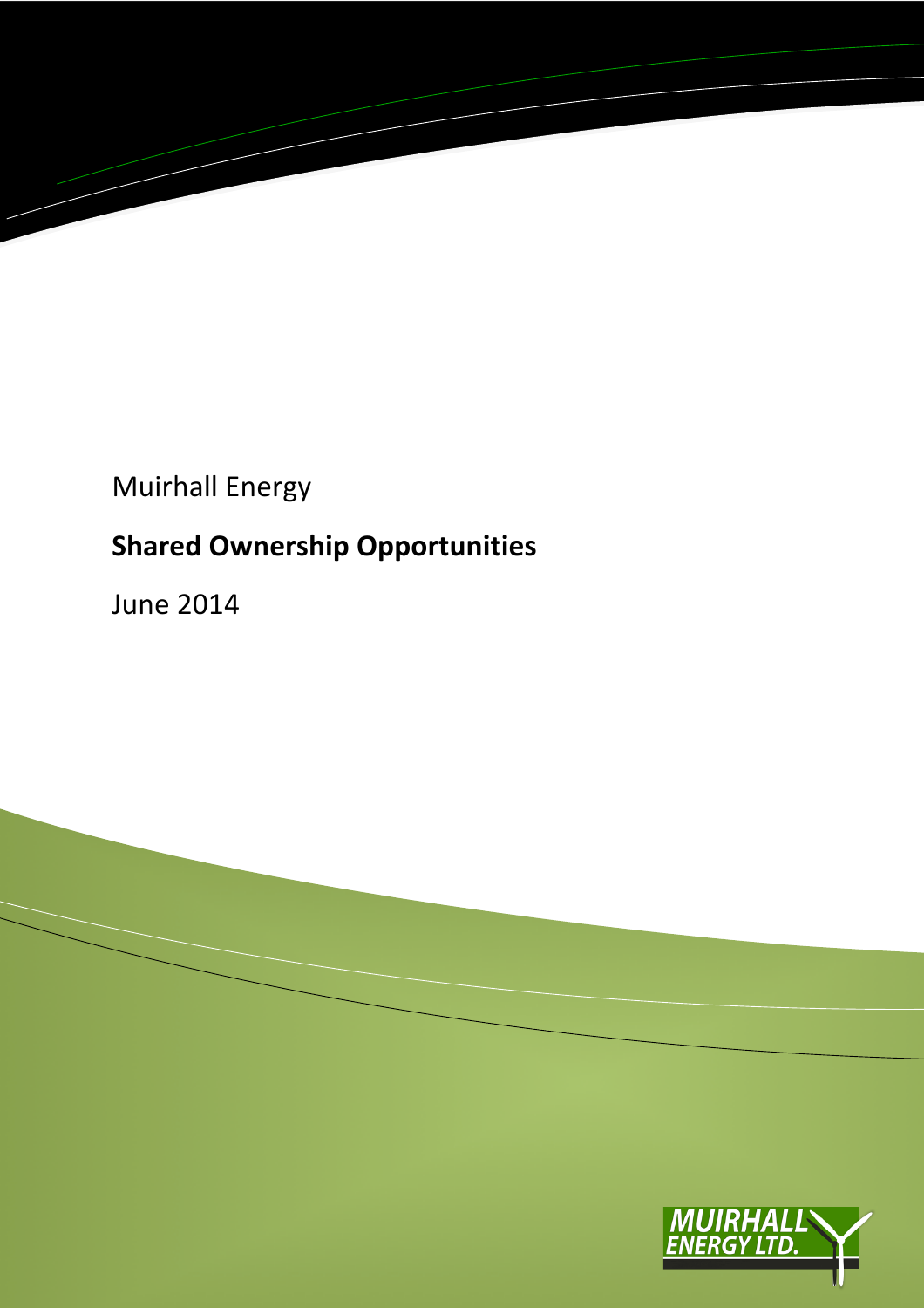

Muirhall Energy is an independent renewable energy company based in rural South Lanarkshire, situated less than a mile away from our own Muirhall Wind farm.



The wind farm was first visualised in 2003 by local landowner Chris Walker in response to an increasingly difficult economic reality experienced by the farming sector, and concerns about the threat of Climate Change and energy security. The project was advanced with the aims of aiding diversification of farming in the local area and ensuring the continuation of traditional land management. True to this beginning we are a platinum supporter of RSABI - Scotland's Charity helping people who have depended on the land.



#### **Caplich Community Benefit Package**

Empowering the local community is a central principle of the Muirhall Energy ethos. We truly believe that communities are the cornerstone for the success of every project and our neighbours should have the opportunity to share in the rewards.

Muirhall Energy is part of the advisory group for the recently published "Good Practice Principles for Community Benefit from Onshore Renewable Energy Developments" released by the Scottish Government in April.

We offer local communities the opportunity for investment in all our new developments, and have also been invited to sit on the Scottish Government's "Shared Ownership Working Group" which met for the first time on 5 June. This working group is led by Local Energy Scotland, on behalf of the government, with a view of pooling information and experience in order to provide guidance to both communities and developers on how to achieve shared ownership and benefit from the hindsight of tried and tested models.

Shared Ownership Offer - 10% of the wind farm company is available for the community to invest in.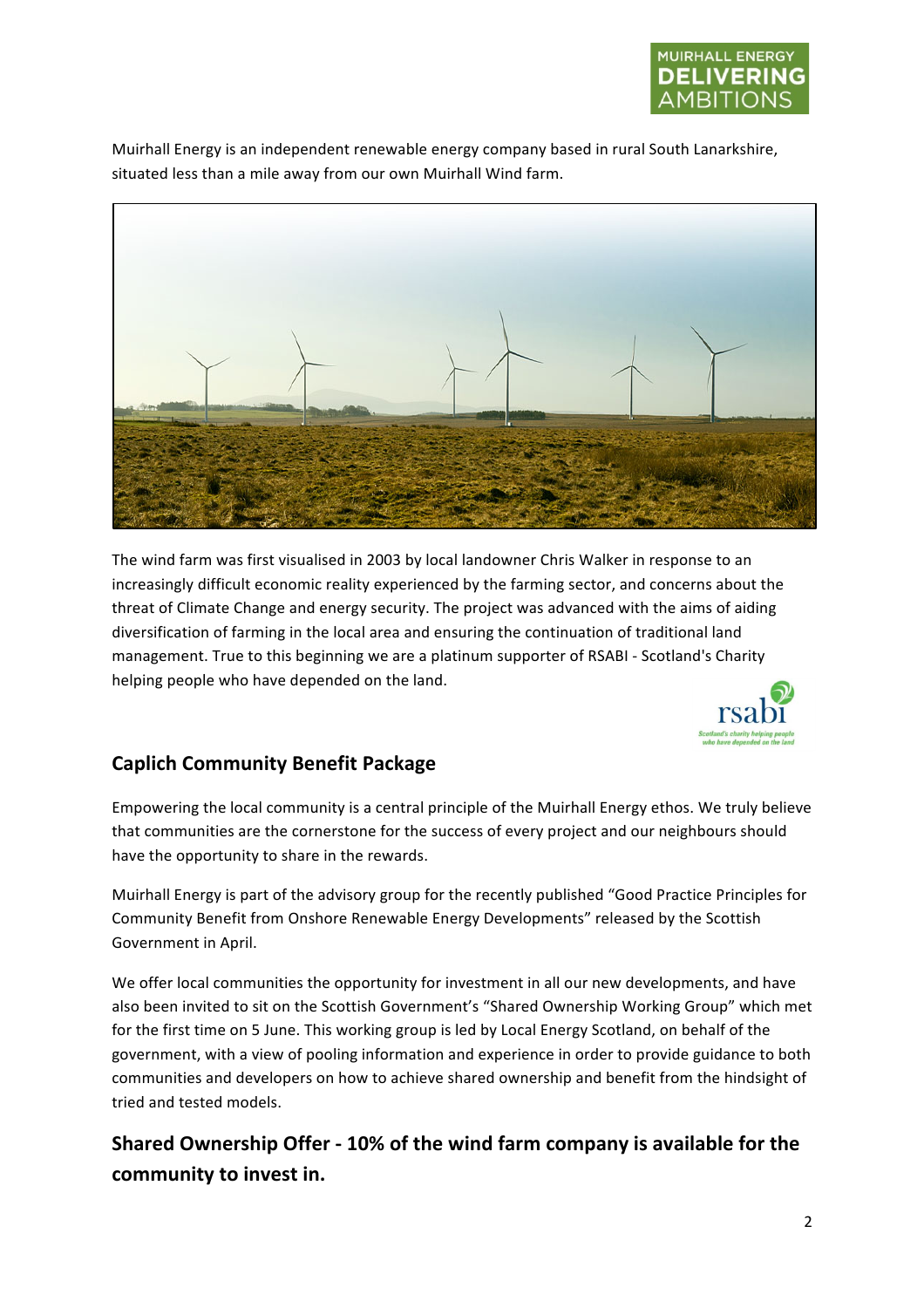### **Current Position**

Eligible local community organisations will be invited such as community councils, community development trusts and community associations. It will not be open to local authorities, government agencies, individuals, for profit private enterprises.

At this stage the Caplich Wind Farm proposal is not finalised and the development of the project is ongoing. Turbine numbers and project capacity is subject to change and until the project gains consent and all the contracts to build are placed it is not possible to provide finalised figures.

Muirhall Energy is at the forefront of making the shared ownership model work. Our promise to you is that we will work very hard to make this happen.

The shared ownership model is a new and exciting area within the energy sector and so we are working closely with Local Energy Scotland and other impartial organisations to make it happen.

Please find on the following page contacts and websites in order for you to obtain and gain the best advice and support available.





Local Energy Scotland is a consortium funded by the Scottish Government to help communities and rural businesses via a wide range of support and financial assistance, and help support shared ownership collaborative projects.

There are number of resources online at: http://www.localenergyscotland.org/sharedownership which may be of use to those looking to progress a collaborative project:

- 1. A start-up grant of up to £20,000 is available for community groups looking to share ownership of a large scale project. This can cover early pre-feasibility costs.
- 2. Framework contractors to allow community groups to select legal and financial services quickly and with confidence.
- 3. The CARES pre-planning loan can be used for pre-capital costs in a joint venture
- 4. The Local Energy Scotland development officer network provides free-at-point-of-use bespoke support to community groups.
- 5. A detailed interactive finance model in the CARES toolkit will provide community groups with confidence and a better understanding of the project's viability.
- 6. Case studies are available to show what has already been achieved.